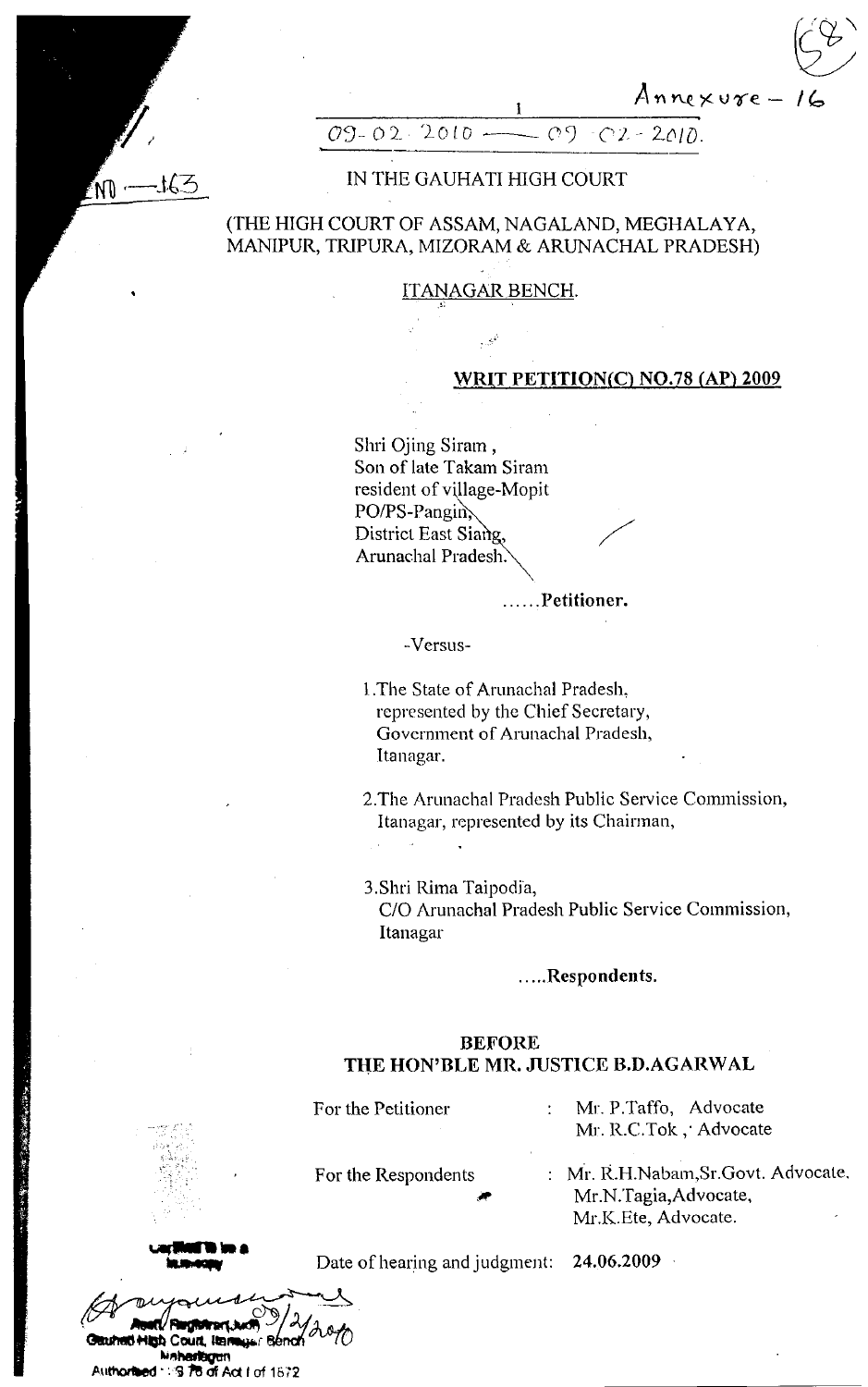#### JUDGEMNT AND ORDER (ORAL)

 $"$  is the .

**2** 

Arunachal Pradesh Public Service Commission ( in brief 'the APPSC') notified certain vacancies vide advertisement dated 25.7.2006 inter alia, to the post of Sub-Treasury Officer. Both the writ petitioner and Respondent No.3 appeared in the Combined Competitive Examination for the said jobs under the reserved quota for physically disabled persons. On the basis of the written examination a separate merit list of physically handicapped candidates was prepared wherein name of Respondent No.3 was shown at serial No.1 and the writ petitioner's name was shown at serial No.8. In the said list, the private Respondent No.3, Shri Rima Taipodia was shown to be Orthopaedically Handicapped person with 50% disabilities, whereas , the writ petitioner, Shri Ojing Sirarn was also shown to be Orthopaedically Handicapped person with 75% disabilities. The Respondent No.3 was finally selected to the post of Sub-Treasury Officer, on the basis of identity card issued by the Deputy Commissioner certifying that the said person was physically handicapped person. On the other hand, the writ petitioner furnished four documents in support of his disability and the docurnents included Part-A and Part-B certificates issued by the Deputy Commissioner and medical Board.

2. Being aggrieved with the selection of Respondent No.3 in the reserved quota, one of the unsuccessful candidate i.e. the writ petitioner has challenged Respondent No.3's selection and has filed this writ petition basically to quash and set aside the Notification dated 18.1.2009( Annexure-IV) whereby the Respondent No.3 has been declared selected for the post of Sub-Treasury Officer.

3. I have heard Shri P Taffo, learned counsel for the writ petitioner as well as Shri R H Nabam, learned Senior Government Advocate, for respondent No.1. APPSC (Respondent No.2) was represented by Shri N Tagia, learned counsel, whereas the private Respondent No.3 was represented by Sri K Ete, learned counsel. I have also perused the pleadings, counter pleadings and urteflorati en los a culments submitted by the parties.

rt.tudi Gouat Insa And  $Imt$  is  $22$  $\frac{2}{10}$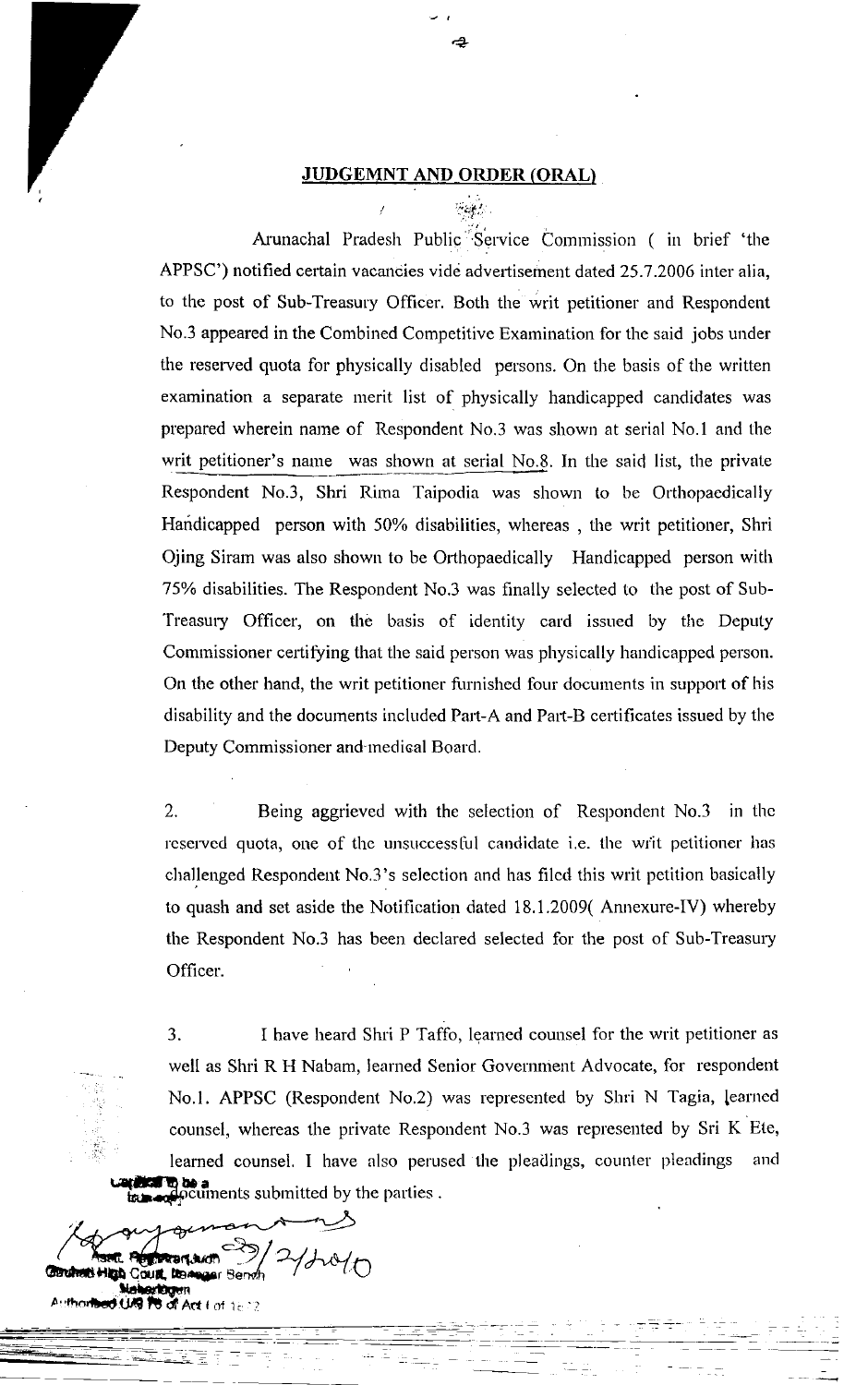$\overline{4}$ . Basically the Act, namely, the Persons with Disabilities (Equal Opportunities, Protection of Rights and Full Participation) Act, 1995, has been enacted to give equal opportunities to the physically challenged persons in public employment and also with the objective that such persons may not be discriminated in public employment, if they are otherwise suitable for certain specified posts. As per the mandate of the statute, the APPSC reserved 3% posts for physically disabled persons and there is no dispute to the fact that the aforesaid law has been followed.

5. The only dispute is that the APPSC has selected Respondent No.3 without furnishing requisite certificate by him and also without ascertaining about his physical disability. From the documents filed along with the writ petition and the additional affidavit, it appears to me that APPSC had informed the intending candidates by way of a Notice published in a local newspaper that persons seeking employment, under the reserved category for physically handicapped persons should submit Part-B Certificate of such disability, issued by the competent authority on the basis of Part-A, Medical Certificate issued by the State Medical Board. However, Respondent No.3 furnished only the Identity Card issued by the Deputy Commissioner, West Siang as is revealed from the merit list of handicapped persons. However, according to the learned counsel for the private respondent, along with Identity Card he had also furnished Part-A Certificate as well as Passbook and in this way sufficient evidence of his physical disablement was furnished before the competent authority. Shri K Ete, learned counsel has also submitted that in view of the order dated 1.8.1998 issued by the Chief Secretary to the Government of Arunachal Pradesh, the Deputy Commissioners are competent to issue Identity Card and Disability Certificate on the basis of Part-A Certificate issued by the DMO or CMO to such persons. Shri Ete, learned counsel further submitted that the Identity Card is virtually one and the same and is at par with the Part-B Certificate and as such, there was no infirmity with the selection of the Respondent No.3 to the post of Sub-Treasury Officer.

6. Admittedly, Part-B Certificate was not furnished by the Respondent No.3 before APPSC. At the same time, Part-A Certificate of Respondent No.3,

 $H$  of 1872

 $\mathfrak{D}$